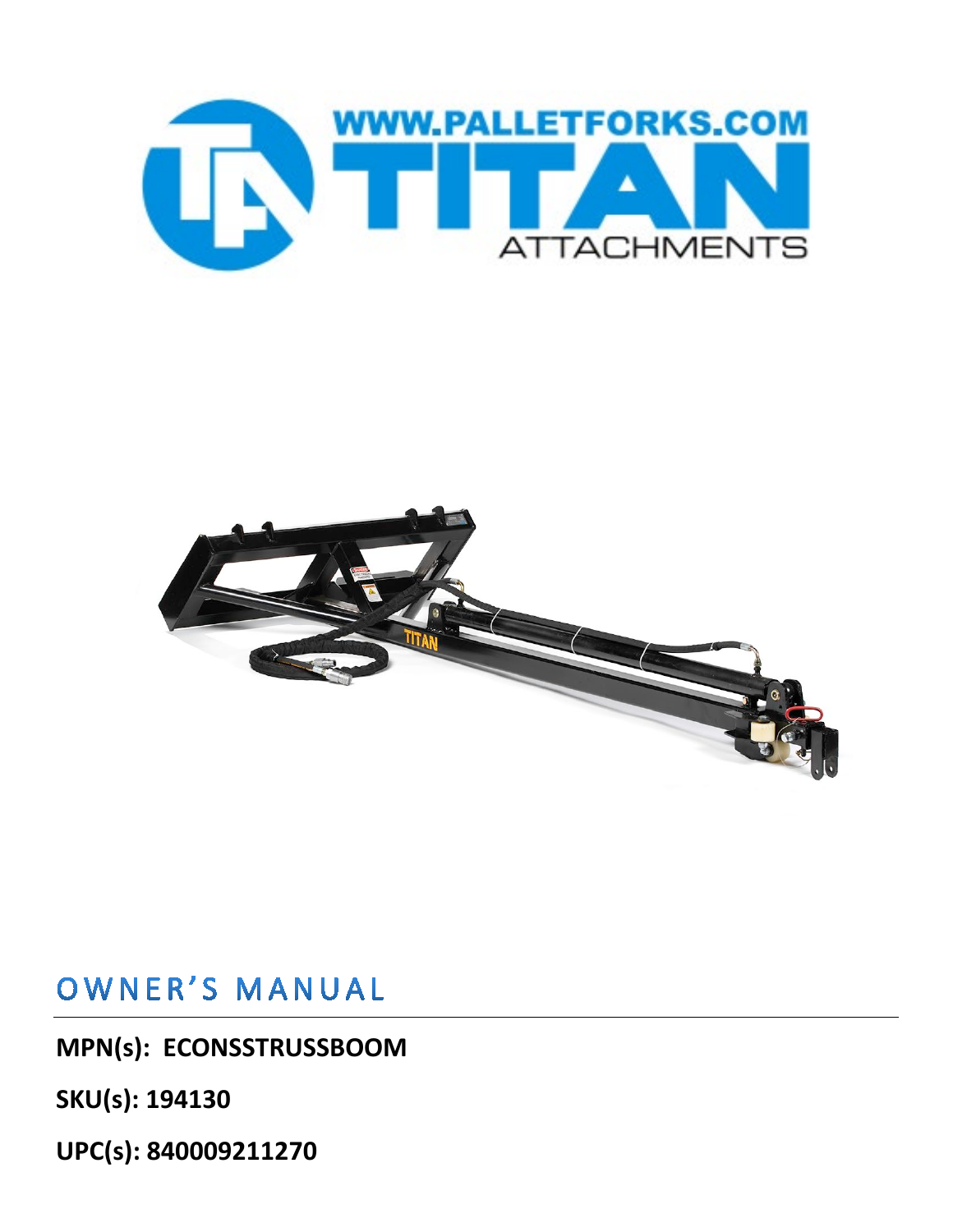

| <b>KEY</b> | <b>BOX</b> | <b>DESCRIPTION</b>                | <b>QTY</b>   |
|------------|------------|-----------------------------------|--------------|
| (1)        |            | Oil Hose - Return                 | $\mathbf{1}$ |
| (2)        |            | <b>Oil Hose - Feed</b>            | 1            |
| (3)        |            | <b>Flat Face Coupler - Male</b>   | 1            |
| (4)        |            | <b>Flat Face Coupler - Female</b> | 1            |
| (5)        |            | <b>Main Frame Assembly</b>        | 1            |
| (6)        |            | <b>Sliding Roller</b>             | 3            |
| (7)        |            | <b>Cylinder</b>                   | 1            |
| (8)        |            | Hexa Nut M16x90                   | 3            |
| (9)        |            | <b>Second Extension Section</b>   | 1            |
| (10)       |            | Safety Pin-1 Ø16x80               | 1            |
| (11)       |            | <b>Cylinder Pin Roll</b>          |              |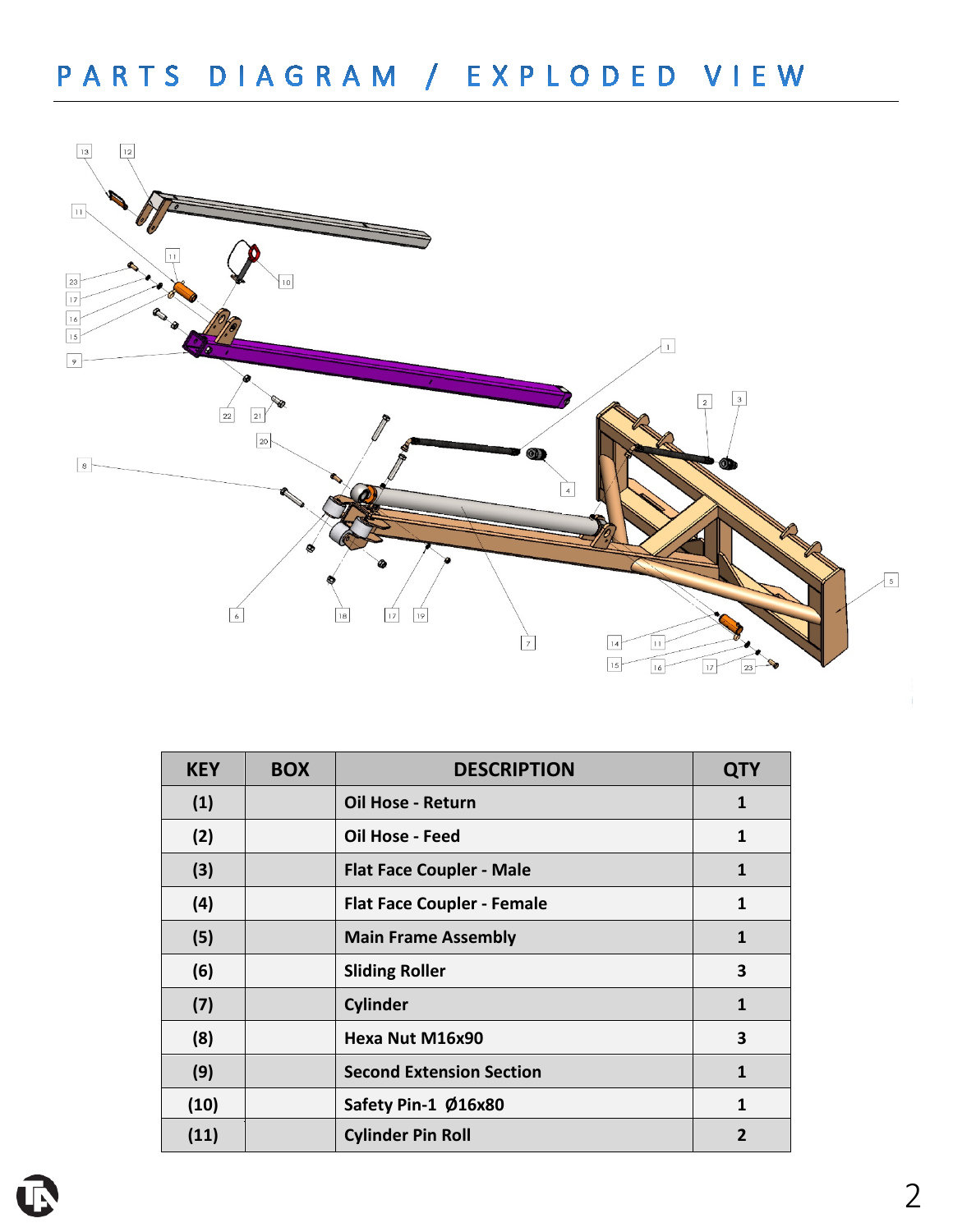| (12) | <b>Third Extension Section</b> | 1              |
|------|--------------------------------|----------------|
| (13) | Safety Pin-2 Ø12x70            | $\mathbf{1}$   |
| (14) | <b>Grease Zerk</b>             | $\overline{2}$ |
| (15) | Eye Pin                        | $\overline{2}$ |
| (16) | <b>Flat Washer M12</b>         | $\overline{2}$ |
| (17) | <b>Spring Washer M12</b>       | 3              |
| (18) | <b>Hexa Lock Nut M16</b>       | 3              |
| (19) | Hexa Nut M12                   | $\mathbf{1}$   |
| (20) | Hexa Bolt M12x35               | 1              |
| (21) | Hexa Bolt M16x40               | $\overline{2}$ |
| (22) | Hexa Nut M16                   | $\overline{2}$ |
| (23) | Hexa Bolt M12x30               | $\overline{2}$ |

## ASSEMBLY INSTRUCTIONS

• Product sold as full assembly with no installation required by customer.